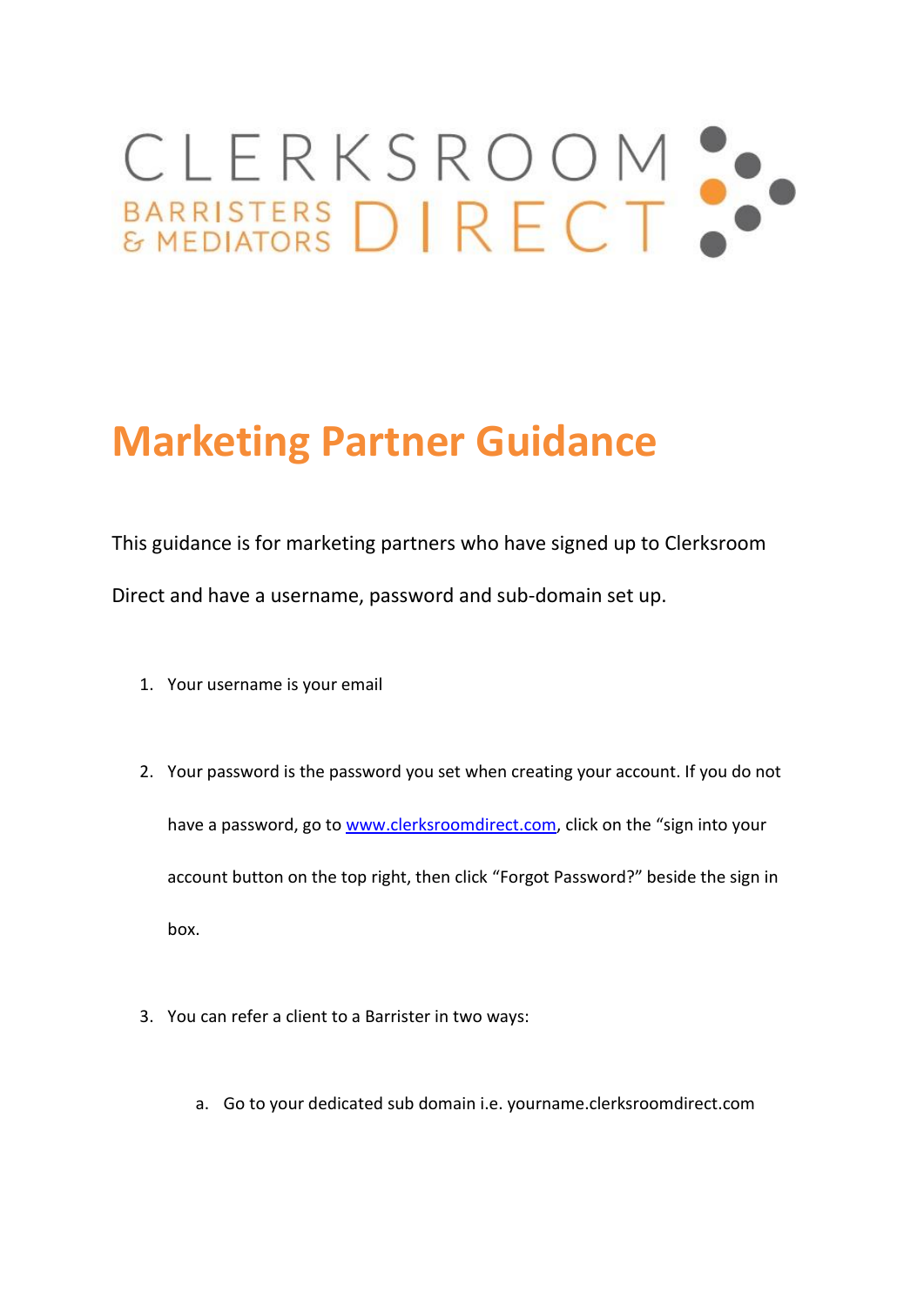- b. Log into your account and click the "Refer Client" button.
- 4. Add in the clients email address, Name, Telephone number and address.
- 5. Use the "Restrictions" drop down boxes at the bottom if you would prefer to send your client to a specific Barristers Chambers or a specific Barrister. The system default is to refer the client to all Barristers within the system.
- 6. Within your login you can also edit your account. You can add or update your company logo, add text to your sub domain page. You can also see the current statistics for the cases you have forwarded onto Clerksroom Direct. A typical marketing partner login page looks like this:



### **STATS**

|                        | Total | Value      | Marketing Fees |
|------------------------|-------|------------|----------------|
| <b>Enquiries</b>       | 82    | n/a        | n/a            |
| <b>Confirmed Cases</b> | 1     | £1,200.00  | £150.00        |
| <b>Complete Cases</b>  | 23    | £18,627.51 | £2,227.31      |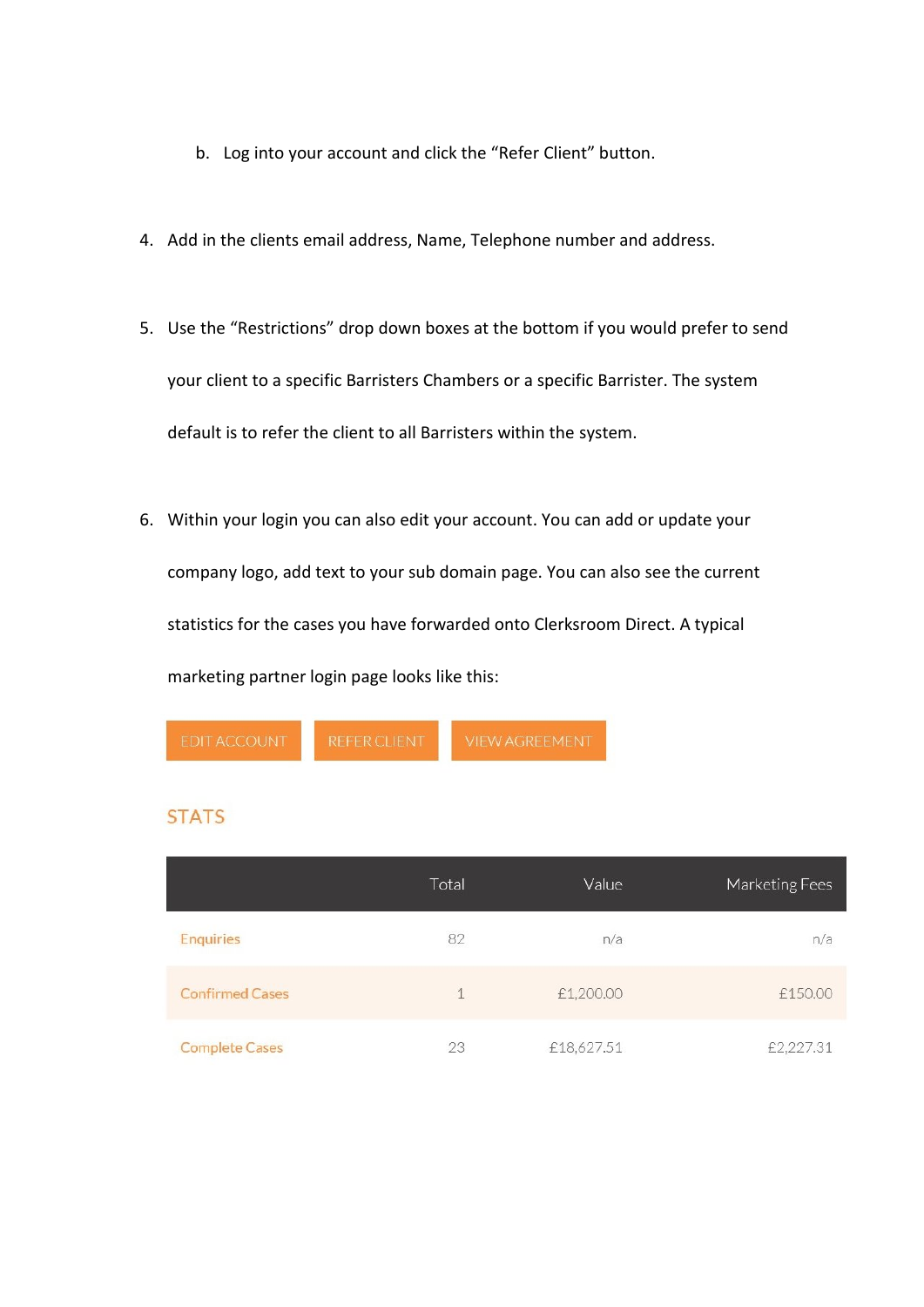- 7. You can click on the stats to drill down further and review the specific case situation. The open door icon allows you to view the case in client view.
- 8. Once a client has been submitted to the Clerksroom Direct portal using one of the 2 methods outlined above, the client will be sent an email asking them to verify the email is correct. It is essential that the client's email address is used as we need to verify their details for proceeds of crime act purposes.
- 9. Please advise the client that they are being sent an email and they need to click the link to verify it is correct. The email verification link lasts for 2 hours for security reasons. If the link expires, please ask for a password re-set as set out in para 2 above.
- 10. The client will then be able to navigate through the portal, view Barristers profiles, update their case and add documents, request quotes and communicate with Barristers who will either work to their budget or, quote a fixed fee.
- 11. Our helpline is open 8.30am to 6pm using 01823 704 095. Please do not hesitate to call our helpline or ask the client to call the helpline if they need assistance at any point.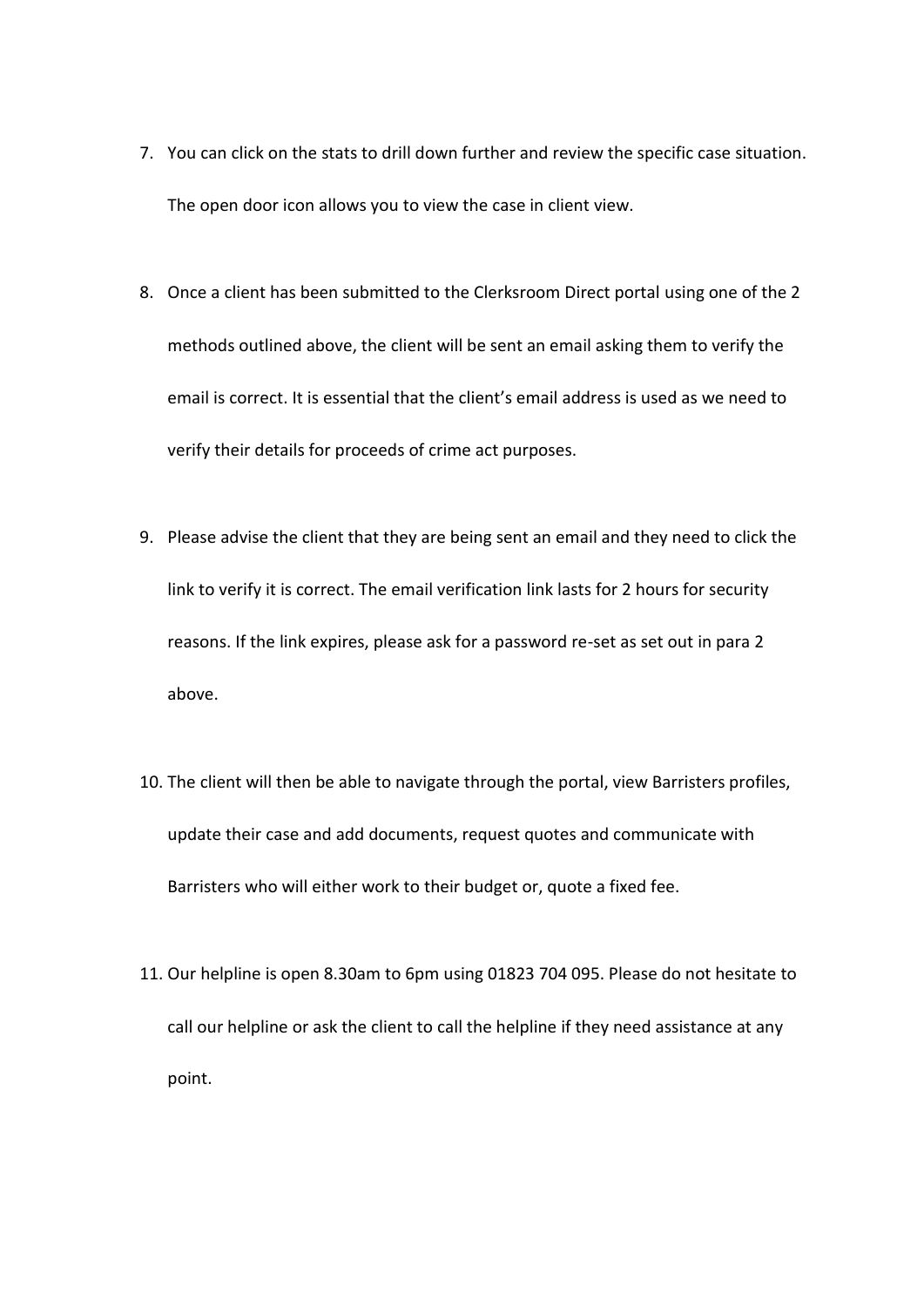- 12. Marketing partners share the administration fee with Clerksroom Direct on a 50%/50% basis. We value the marketing undertaken as equal to the service we provide. Marketing partners find clients in need of a Barrister and Clerksroom direct provides the support services.
- 13. Marketing partnership fees agreed in the contact are paid by BACS immediately upon satisfactory completion of the work by the Barrister.
- 14. For the avoidance of doubt, a "conversion" is a transaction made by the client for

the Barristers services. i.e. a completed Visa Card payment.

Stephen Ward Managing Director Clerksroom Direct 23rd September 2015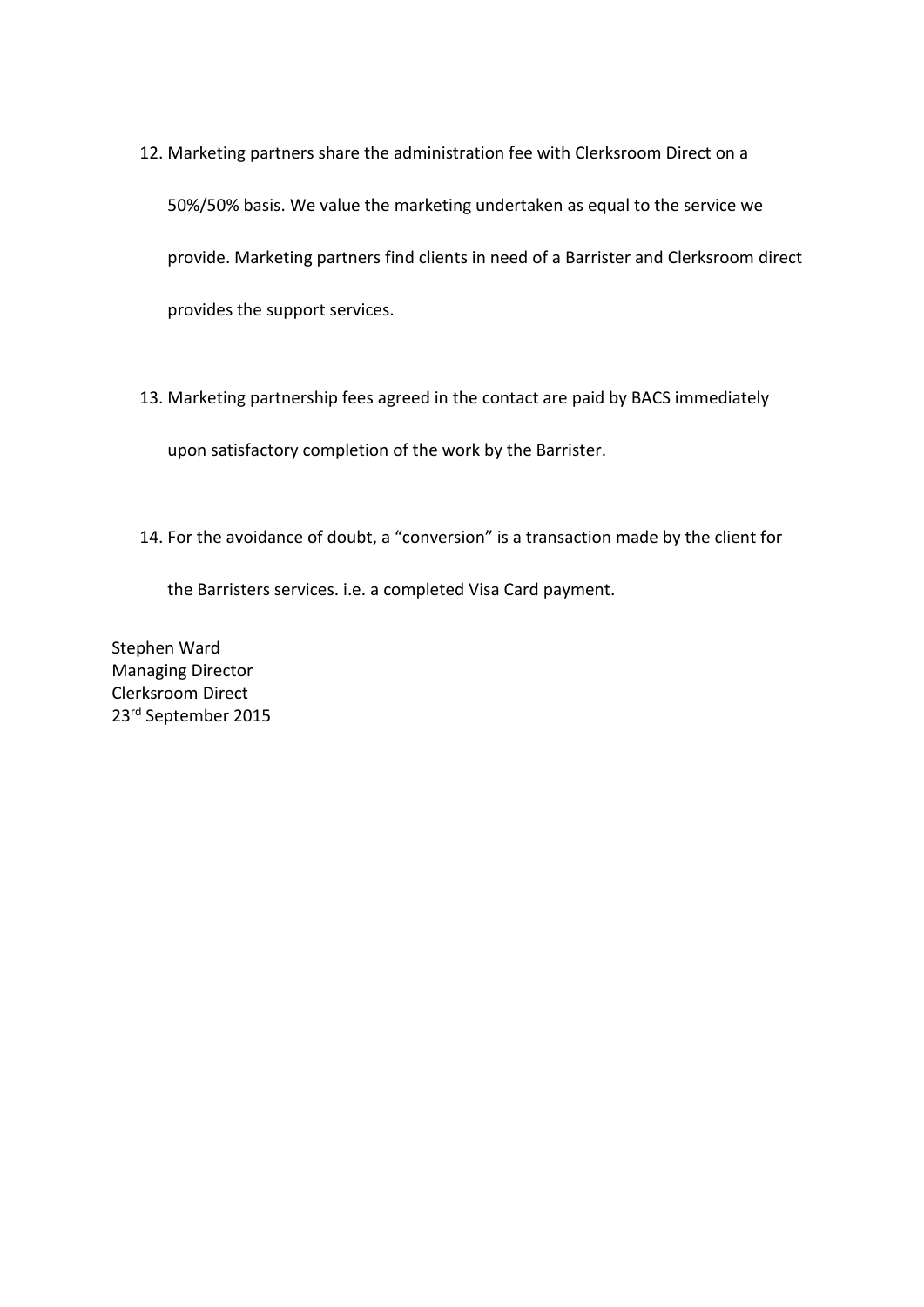# **Notes:**

Making an enquiry is very simple. We offer a unique 5 step process for making an enquiry and obtaining a quote from a Barrister. The 5 steps are:

- (1) Provide contact information
- (2) Tell us about your case
- (3) Review Barristers
- (4) Shortlist and review the profiles
- (5) Make Payment and work with your barrister

| New Enquiry<br>Home      |                               |                          |                |                        |
|--------------------------|-------------------------------|--------------------------|----------------|------------------------|
| $\mathbf{1}$<br>About Me | $\overline{2}$<br>What I Need | 3<br>Matching Barristers | 4<br>Shortlist | 5<br>Confirm & Payment |
|                          |                               | New Enquiry              |                |                        |
| 1. CONTACT DETAILS       |                               |                          |                |                        |
| First Name*              |                               | Last Name*               |                |                        |
|                          |                               |                          |                |                        |
| Email*                   |                               | Telephone                |                |                        |
|                          |                               |                          |                |                        |

### **What is the difference between a Barrister and a Solicitor?**

Barristers & Solicitors provide advice and draft legal documents. Solicitors conduct litigation. (Some Barristers can but to keep it simple, we don't offer this) Barristers & Solicitors provide advocacy and representation at courts and tribunals.

Basically, if you need legal advice, drafting legal documents or contracts, or you need someone to represent you at court or tribunal, it is often up to 40% cheaper to go direct to a Barrister rather than use the traditional route of instructing a solicitor who then instructs a Barrister.

Obtaining a fixed fee quote from a Barrister is free – create a new enquiry at ClerksroomDirect.com 24/7 availability.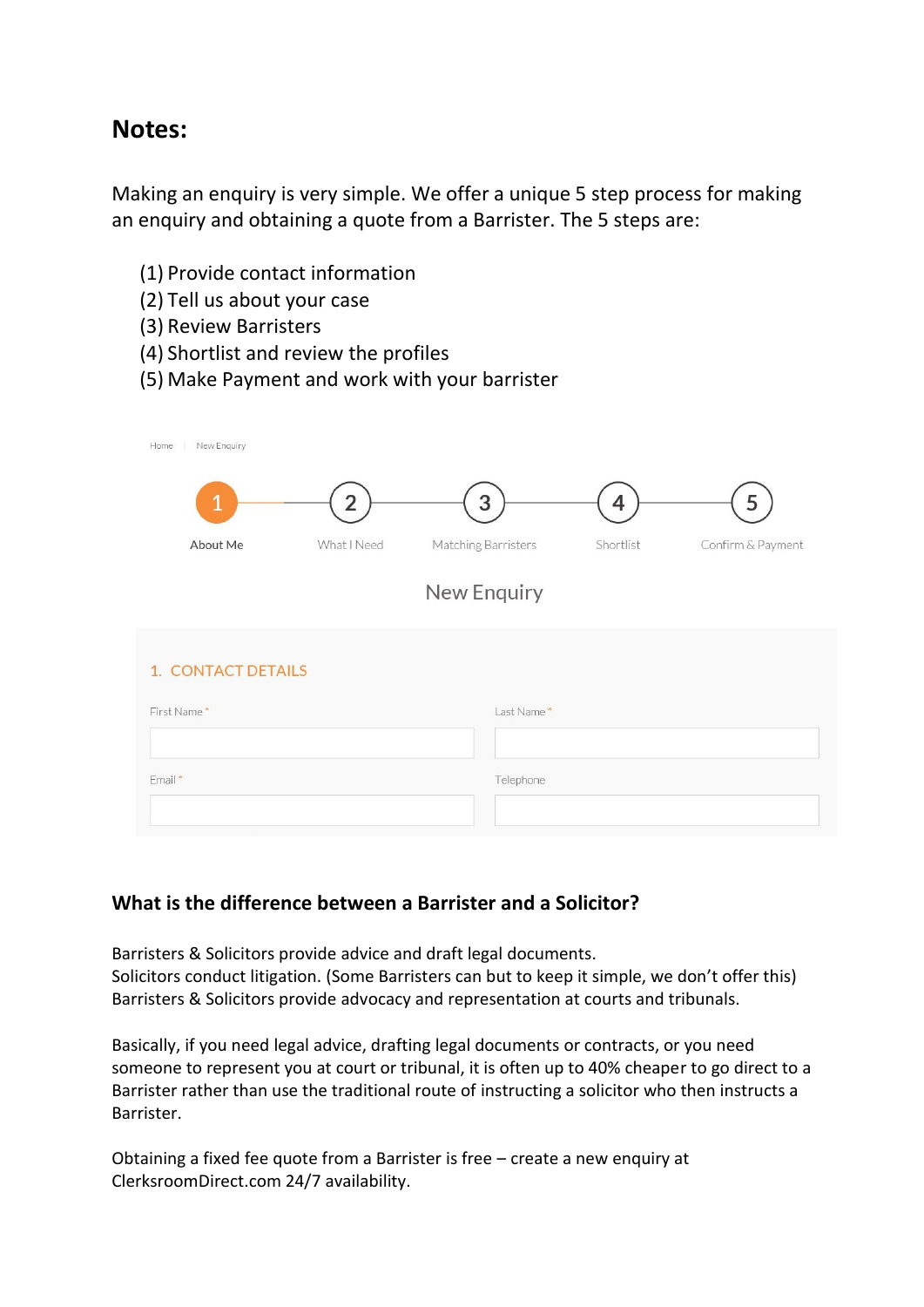### **What sort of matter would be most suited to a Barrister?**

General business advice General drafting of business documents Commercial Disputes and Court Hearings Representation at courts and tribunals Inheritance disputes & probate matters Employment advice – company or employee Contract law Family disputes Partnership disputes Mediation Property Landlord & Tenant Money Claims & Debt Claims Shareholder Disputes Tax advice Road Traffic Hearings Small Claims Hearings

## **Marketing Messages made simple.**

Q.1 Do you need a lawyer? Yes - We can help. No

Q.2 Are you aware you can now go directly to a Barrister?

Yes - Great. Visit ClerksroomDirect.com No - Well, good news! You can. Visit Clerksroom Direct.com

Q.3. Are you aware going direct is likely to save you approximately 40% against the traditional route of going to a Solicitor and then a Barrister?

| <b>Yes</b><br>$\overline{\phantom{0}}$ | Great. Visit ClerksroomDirect.com |
|----------------------------------------|-----------------------------------|
| No -                                   | Well, it's true! Visit            |
|                                        | ClerksroomDirect.com              |